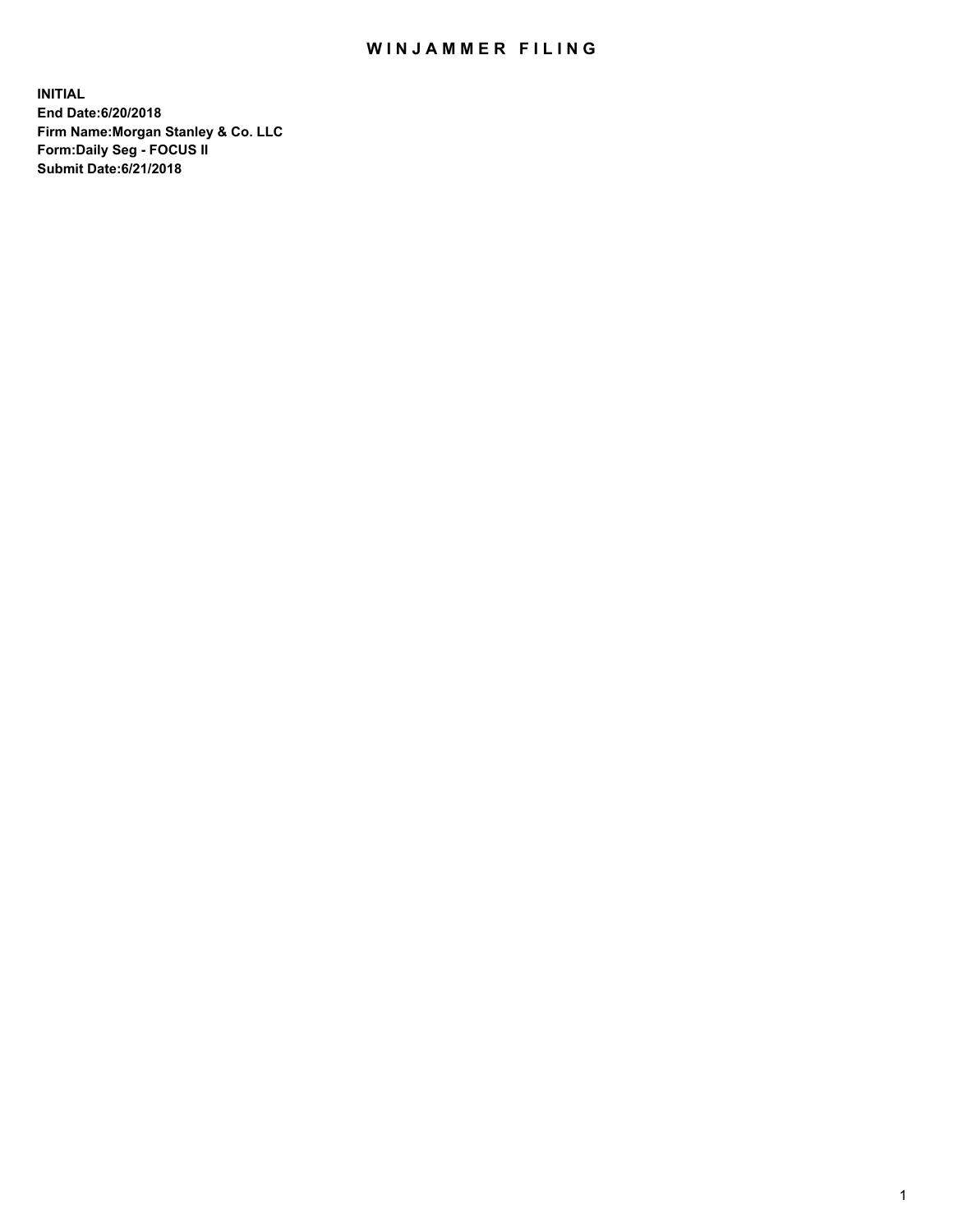**INITIAL End Date:6/20/2018 Firm Name:Morgan Stanley & Co. LLC Form:Daily Seg - FOCUS II Submit Date:6/21/2018 Daily Segregation - Cover Page**

| Name of Company                                                                                                                                                                                                                                                                                                                | Morgan Stanley & Co. LLC                               |
|--------------------------------------------------------------------------------------------------------------------------------------------------------------------------------------------------------------------------------------------------------------------------------------------------------------------------------|--------------------------------------------------------|
| <b>Contact Name</b>                                                                                                                                                                                                                                                                                                            | <b>Ikram Shah</b>                                      |
| <b>Contact Phone Number</b>                                                                                                                                                                                                                                                                                                    | 212-276-0963                                           |
| <b>Contact Email Address</b>                                                                                                                                                                                                                                                                                                   | lkram.shah@morganstanley.com                           |
| FCM's Customer Segregated Funds Residual Interest Target (choose one):<br>a. Minimum dollar amount: ; or<br>b. Minimum percentage of customer segregated funds required:% ; or<br>c. Dollar amount range between: and; or<br>d. Percentage range of customer segregated funds required between:% and%.                         | 280,000,000<br><u>0</u><br><u>0 0</u><br>0 Q           |
| FCM's Customer Secured Amount Funds Residual Interest Target (choose one):<br>a. Minimum dollar amount: ; or<br>b. Minimum percentage of customer secured funds required:%; or<br>c. Dollar amount range between: and; or<br>d. Percentage range of customer secured funds required between:% and%.                            | 140,000,000<br><u>0</u><br><u>00</u><br>0 <sub>0</sub> |
| FCM's Cleared Swaps Customer Collateral Residual Interest Target (choose one):<br>a. Minimum dollar amount: ; or<br>b. Minimum percentage of cleared swaps customer collateral required:% ; or<br>c. Dollar amount range between: and; or<br>d. Percentage range of cleared swaps customer collateral required between:% and%. | 92,000,000<br><u>0</u><br><u>00</u><br>0 <sup>0</sup>  |

Attach supporting documents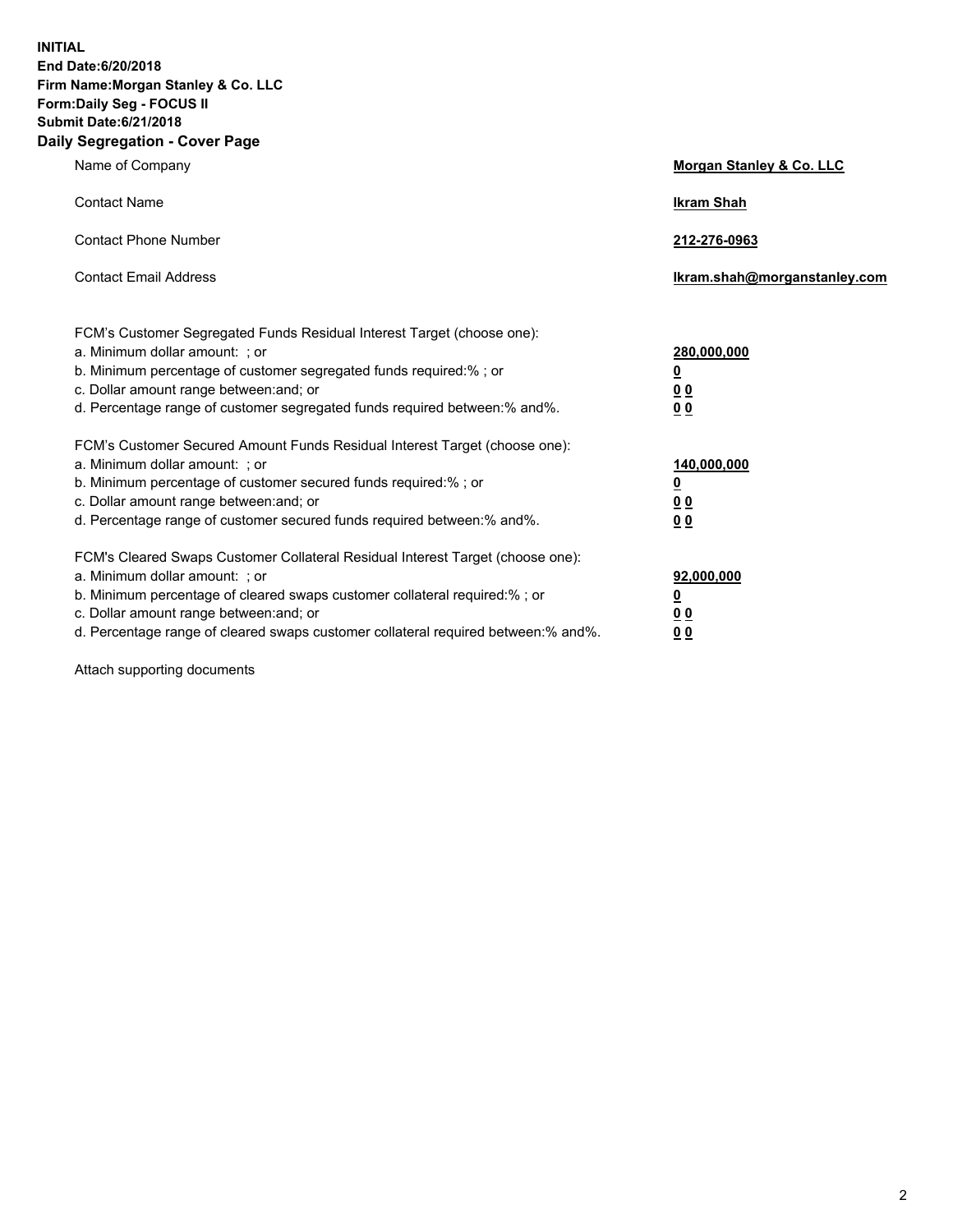## **INITIAL End Date:6/20/2018 Firm Name:Morgan Stanley & Co. LLC Form:Daily Seg - FOCUS II Submit Date:6/21/2018 Daily Segregation - Secured Amounts** Foreign Futures and Foreign Options Secured Amounts Amount required to be set aside pursuant to law, rule or regulation of a foreign government or a rule of a self-regulatory organization authorized thereunder **0** [7305] 1. Net ledger balance - Foreign Futures and Foreign Option Trading - All Customers A. Cash **3,302,908,526** [7315] B. Securities (at market) **2,040,272,309** [7317] 2. Net unrealized profit (loss) in open futures contracts traded on a foreign board of trade **-196,059,782** [7325] 3. Exchange traded options a. Market value of open option contracts purchased on a foreign board of trade **30,762,602** [7335] b. Market value of open contracts granted (sold) on a foreign board of trade **-24,149,200** [7337] 4. Net equity (deficit) (add lines 1. 2. and 3.) **5,153,734,455** [7345] 5. Account liquidating to a deficit and account with a debit balances - gross amount **77,750,782** [7351] Less: amount offset by customer owned securities **-76,308,243** [7352] **1,442,539** [7354] 6. Amount required to be set aside as the secured amount - Net Liquidating Equity Method (add lines 4 and 5) **5,155,176,994** [7355] 7. Greater of amount required to be set aside pursuant to foreign jurisdiction (above) or line 6. **5,155,176,994** [7360] FUNDS DEPOSITED IN SEPARATE REGULATION 30.7 ACCOUNTS 1. Cash in banks A. Banks located in the United States **649,048,091** [7500] B. Other banks qualified under Regulation 30.7 **640,160,360** [7520] **1,289,208,451** [7530] 2. Securities A. In safekeeping with banks located in the United States **68,958,601** [7540] B. In safekeeping with other banks qualified under Regulation 30.7 **0** [7560] **68,958,601** [7570] 3. Equities with registered futures commission merchants A. Cash **5,936,498** [7580] B. Securities **0** [7590] C. Unrealized gain (loss) on open futures contracts **30,864** [7600] D. Value of long option contracts **0** [7610] E. Value of short option contracts **0** [7615] **5,967,362** [7620] 4. Amounts held by clearing organizations of foreign boards of trade A. Cash **0** [7640] B. Securities **0** [7650] C. Amount due to (from) clearing organization - daily variation **0** [7660] D. Value of long option contracts **0** [7670] E. Value of short option contracts **0** [7675] **0** [7680] 5. Amounts held by members of foreign boards of trade A. Cash **2,209,119,707** [7700] B. Securities **1,971,313,708** [7710] C. Unrealized gain (loss) on open futures contracts **-196,090,646** [7720] D. Value of long option contracts **30,762,602** [7730] E. Value of short option contracts **-24,149,200** [7735] **3,990,956,171** [7740] 6. Amounts with other depositories designated by a foreign board of trade **0** [7760] 7. Segregated funds on hand **0** [7765] 8. Total funds in separate section 30.7 accounts **5,355,090,585** [7770] 9. Excess (deficiency) Set Aside for Secured Amount (subtract line 7 Secured Statement Page 1 from Line 8) **199,913,591** [7380]

- 10. Management Target Amount for Excess funds in separate section 30.7 accounts **140,000,000** [7780]
- 11. Excess (deficiency) funds in separate 30.7 accounts over (under) Management Target **59,913,591** [7785]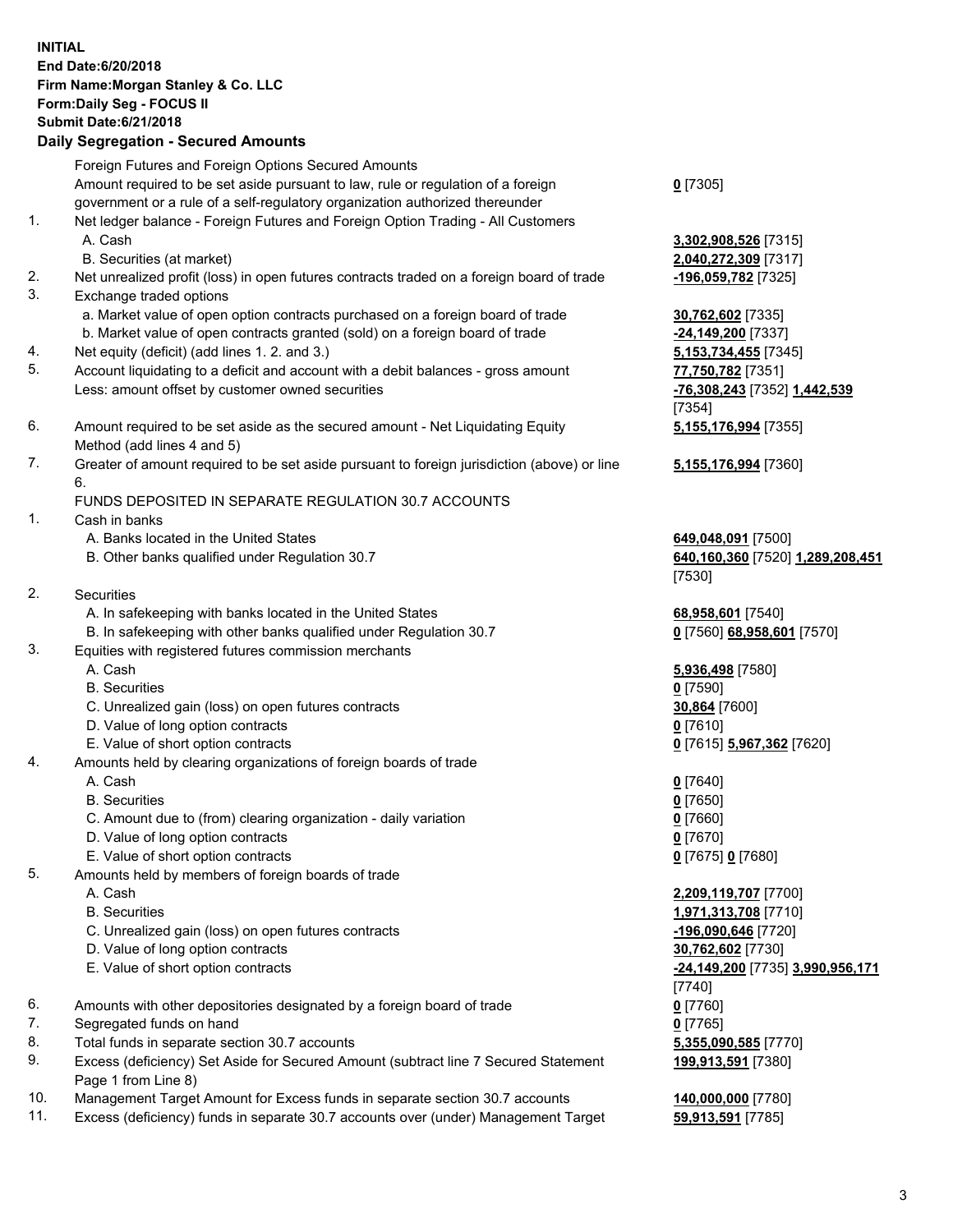**INITIAL End Date:6/20/2018 Firm Name:Morgan Stanley & Co. LLC Form:Daily Seg - FOCUS II Submit Date:6/21/2018 Daily Segregation - Segregation Statement** SEGREGATION REQUIREMENTS(Section 4d(2) of the CEAct) 1. Net ledger balance A. Cash **10,971,617,756** [7010] B. Securities (at market) **5,597,703,301** [7020] 2. Net unrealized profit (loss) in open futures contracts traded on a contract market **-443,091,186** [7030] 3. Exchange traded options A. Add market value of open option contracts purchased on a contract market **371,267,334** [7032] B. Deduct market value of open option contracts granted (sold) on a contract market **-563,574,992** [7033] 4. Net equity (deficit) (add lines 1, 2 and 3) **15,933,922,213** [7040] 5. Accounts liquidating to a deficit and accounts with debit balances - gross amount **335,842,060** [7045] Less: amount offset by customer securities **-335,408,271** [7047] **433,789** [7050] 6. Amount required to be segregated (add lines 4 and 5) **15,934,356,002** [7060] FUNDS IN SEGREGATED ACCOUNTS 7. Deposited in segregated funds bank accounts A. Cash **5,103,250,534** [7070] B. Securities representing investments of customers' funds (at market) **0** [7080] C. Securities held for particular customers or option customers in lieu of cash (at market) **838,294,184** [7090] 8. Margins on deposit with derivatives clearing organizations of contract markets A. Cash **5,830,367,223** [7100] B. Securities representing investments of customers' funds (at market) **0** [7110] C. Securities held for particular customers or option customers in lieu of cash (at market) **4,759,409,117** [7120] 9. Net settlement from (to) derivatives clearing organizations of contract markets **-80,354,372** [7130] 10. Exchange traded options A. Value of open long option contracts **371,267,334** [7132] B. Value of open short option contracts **-563,574,992** [7133] 11. Net equities with other FCMs A. Net liquidating equity **9,915,621** [7140] B. Securities representing investments of customers' funds (at market) **0** [7160] C. Securities held for particular customers or option customers in lieu of cash (at market) **0** [7170] 12. Segregated funds on hand **0** [7150] 13. Total amount in segregation (add lines 7 through 12) **16,268,574,649** [7180] 14. Excess (deficiency) funds in segregation (subtract line 6 from line 13) **334,218,647** [7190] 15. Management Target Amount for Excess funds in segregation **280,000,000** [7194]

16. Excess (deficiency) funds in segregation over (under) Management Target Amount Excess

**54,218,647** [7198]